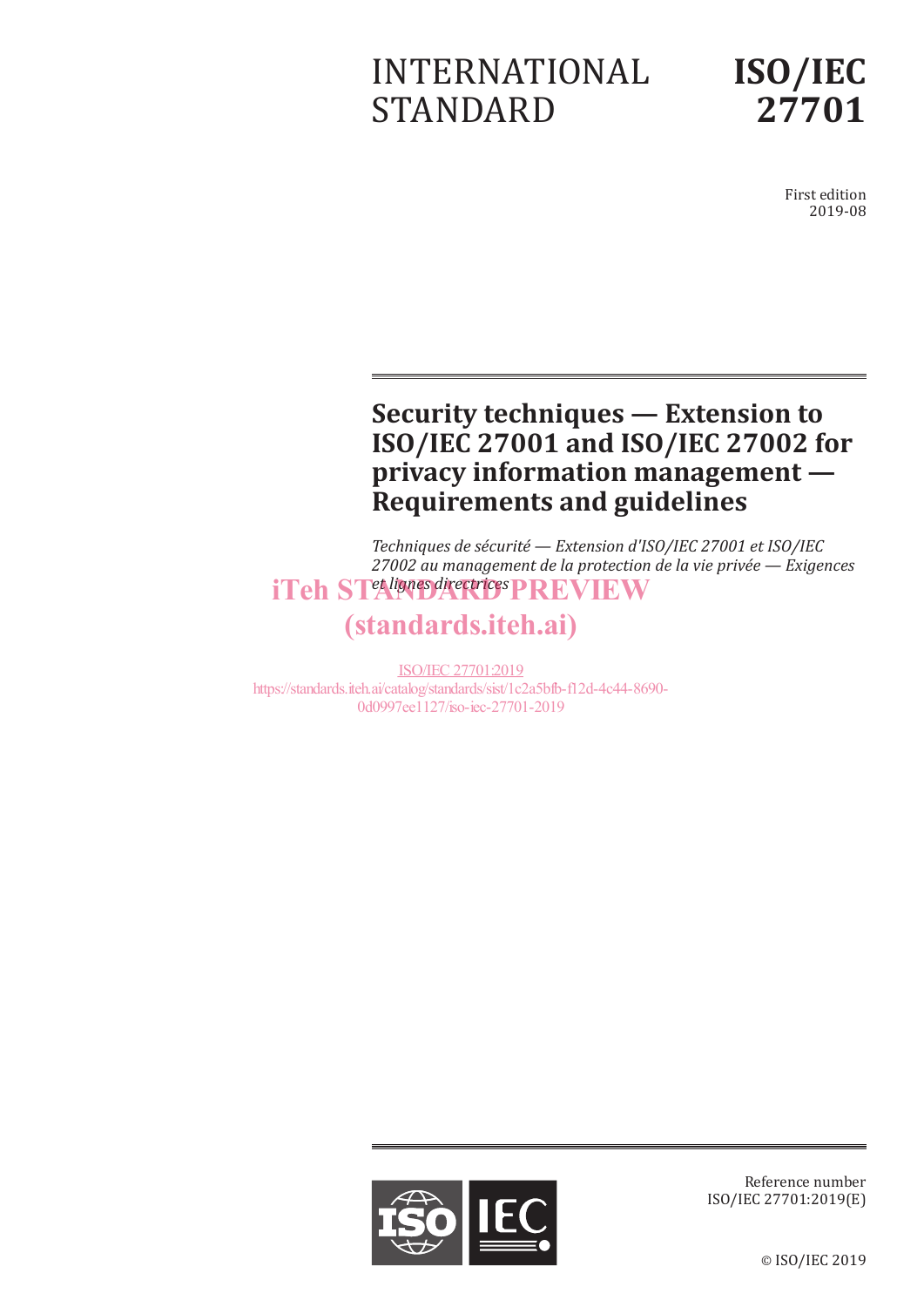# iTeh STANDARD PREVIEW (standards.iteh.ai)

ISO/IEC 27701:2019 https://standards.iteh.ai/catalog/standards/sist/1c2a5bfb-f12d-4c44-8690- 0d0997ee1127/iso-iec-27701-2019



# **COPYRIGHT PROTECTED DOCUMENT**

#### © ISO/IEC 2019

All rights reserved. Unless otherwise specified, or required in the context of its implementation, no part of this publication may be reproduced or utilized otherwise in any form or by any means, electronic or mechanical, including photocopying, or posting on the internet or an intranet, without prior written permission. Permission can be requested from either ISO at the address below or ISO's member body in the country of the requester.

ISO copyright office CP 401 • Ch. de Blandonnet 8 CH-1214 Vernier, Geneva Phone: +41 22 749 01 11 Fax: +41 22 749 09 47 Email: copyright@iso.org Website: www.iso.org

Published in Switzerland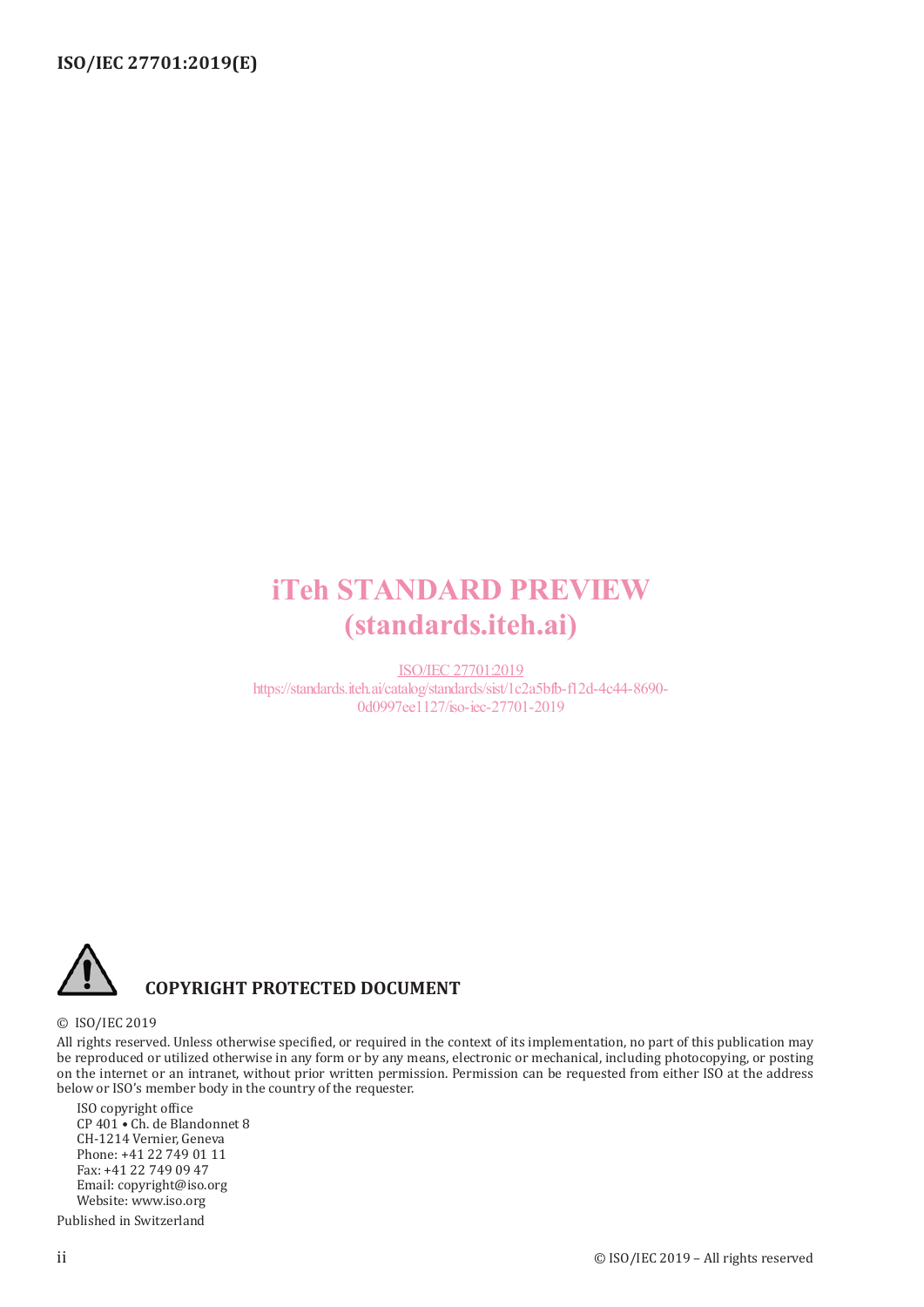# **Contents**

| 1 |                                                                                                                                                                                                                                             | $\textbf{Scope} \texttt{} \texttt{} \texttt{} \texttt{} \texttt{} \texttt{} \texttt{} \texttt{} \texttt{} \texttt{} \texttt{} \texttt{} \texttt{} \texttt{} \texttt{} \texttt{} \texttt{} \texttt{} \texttt{} \texttt{} \texttt{} \texttt{} \texttt{} \texttt{} \texttt{} \texttt{} \texttt{} \texttt{} \texttt{} \texttt{} \texttt{} \texttt{} \texttt{} \texttt{} \texttt{} \texttt{$ |  |  |  |
|---|---------------------------------------------------------------------------------------------------------------------------------------------------------------------------------------------------------------------------------------------|-----------------------------------------------------------------------------------------------------------------------------------------------------------------------------------------------------------------------------------------------------------------------------------------------------------------------------------------------------------------------------------------|--|--|--|
| 2 |                                                                                                                                                                                                                                             |                                                                                                                                                                                                                                                                                                                                                                                         |  |  |  |
| 3 |                                                                                                                                                                                                                                             |                                                                                                                                                                                                                                                                                                                                                                                         |  |  |  |
| 4 |                                                                                                                                                                                                                                             |                                                                                                                                                                                                                                                                                                                                                                                         |  |  |  |
|   | <b>General 22 Contract 20 All 20 All 20 All 20 All 20 All 20 All 20 All 20 All 20 All 20 All 20 All 20 All 20 All 20 All 20 All 20 All 20 All 20 All 20 All 20 All 20 All 20 All 20 All 20 All 20 All 20 All 20 All 20 All 20 Al</b><br>4.1 |                                                                                                                                                                                                                                                                                                                                                                                         |  |  |  |
|   | 4.2                                                                                                                                                                                                                                         |                                                                                                                                                                                                                                                                                                                                                                                         |  |  |  |
|   | 4.3                                                                                                                                                                                                                                         |                                                                                                                                                                                                                                                                                                                                                                                         |  |  |  |
|   | 4.4                                                                                                                                                                                                                                         |                                                                                                                                                                                                                                                                                                                                                                                         |  |  |  |
| 5 |                                                                                                                                                                                                                                             |                                                                                                                                                                                                                                                                                                                                                                                         |  |  |  |
|   | 5.1                                                                                                                                                                                                                                         |                                                                                                                                                                                                                                                                                                                                                                                         |  |  |  |
|   | 5.2                                                                                                                                                                                                                                         |                                                                                                                                                                                                                                                                                                                                                                                         |  |  |  |
|   |                                                                                                                                                                                                                                             | 5.2.1                                                                                                                                                                                                                                                                                                                                                                                   |  |  |  |
|   |                                                                                                                                                                                                                                             | 5.2.2                                                                                                                                                                                                                                                                                                                                                                                   |  |  |  |
|   |                                                                                                                                                                                                                                             | 5.2.3                                                                                                                                                                                                                                                                                                                                                                                   |  |  |  |
|   |                                                                                                                                                                                                                                             | 5.2.4                                                                                                                                                                                                                                                                                                                                                                                   |  |  |  |
|   | 5.3                                                                                                                                                                                                                                         |                                                                                                                                                                                                                                                                                                                                                                                         |  |  |  |
|   |                                                                                                                                                                                                                                             | Feadership and commitment PREVIEW 35<br>5.3.1<br>5.3.2                                                                                                                                                                                                                                                                                                                                  |  |  |  |
|   |                                                                                                                                                                                                                                             |                                                                                                                                                                                                                                                                                                                                                                                         |  |  |  |
|   | 5.4                                                                                                                                                                                                                                         | 5.3.3 Organizational reles responsibilities and authorities                                                                                                                                                                                                                                                                                                                             |  |  |  |
|   |                                                                                                                                                                                                                                             | 5.4.1                                                                                                                                                                                                                                                                                                                                                                                   |  |  |  |
|   |                                                                                                                                                                                                                                             |                                                                                                                                                                                                                                                                                                                                                                                         |  |  |  |
|   | 5.5                                                                                                                                                                                                                                         |                                                                                                                                                                                                                                                                                                                                                                                         |  |  |  |
|   |                                                                                                                                                                                                                                             | Resources 0d0997ee1127/iso-iec-27701-2019<br>5.5.1                                                                                                                                                                                                                                                                                                                                      |  |  |  |
|   |                                                                                                                                                                                                                                             | 5.5.2                                                                                                                                                                                                                                                                                                                                                                                   |  |  |  |
|   |                                                                                                                                                                                                                                             | 5.5.3                                                                                                                                                                                                                                                                                                                                                                                   |  |  |  |
|   |                                                                                                                                                                                                                                             | 5.5.4                                                                                                                                                                                                                                                                                                                                                                                   |  |  |  |
|   |                                                                                                                                                                                                                                             | 5.5.5                                                                                                                                                                                                                                                                                                                                                                                   |  |  |  |
|   | 5.6                                                                                                                                                                                                                                         |                                                                                                                                                                                                                                                                                                                                                                                         |  |  |  |
|   |                                                                                                                                                                                                                                             | 5.6.1                                                                                                                                                                                                                                                                                                                                                                                   |  |  |  |
|   |                                                                                                                                                                                                                                             | 5.6.2                                                                                                                                                                                                                                                                                                                                                                                   |  |  |  |
|   |                                                                                                                                                                                                                                             | 5.6.3                                                                                                                                                                                                                                                                                                                                                                                   |  |  |  |
|   | 5.7                                                                                                                                                                                                                                         |                                                                                                                                                                                                                                                                                                                                                                                         |  |  |  |
|   |                                                                                                                                                                                                                                             | 5.7.1                                                                                                                                                                                                                                                                                                                                                                                   |  |  |  |
|   |                                                                                                                                                                                                                                             | 5.7.2<br>5.7.3                                                                                                                                                                                                                                                                                                                                                                          |  |  |  |
|   | 5.8                                                                                                                                                                                                                                         |                                                                                                                                                                                                                                                                                                                                                                                         |  |  |  |
|   |                                                                                                                                                                                                                                             | 5.8.1                                                                                                                                                                                                                                                                                                                                                                                   |  |  |  |
|   |                                                                                                                                                                                                                                             | 5.8.2                                                                                                                                                                                                                                                                                                                                                                                   |  |  |  |
|   |                                                                                                                                                                                                                                             |                                                                                                                                                                                                                                                                                                                                                                                         |  |  |  |
| 6 | 6.1                                                                                                                                                                                                                                         |                                                                                                                                                                                                                                                                                                                                                                                         |  |  |  |
|   |                                                                                                                                                                                                                                             |                                                                                                                                                                                                                                                                                                                                                                                         |  |  |  |
|   | 6.2                                                                                                                                                                                                                                         | 6.2.1                                                                                                                                                                                                                                                                                                                                                                                   |  |  |  |
|   | 6.3                                                                                                                                                                                                                                         |                                                                                                                                                                                                                                                                                                                                                                                         |  |  |  |
|   |                                                                                                                                                                                                                                             | 6.3.1                                                                                                                                                                                                                                                                                                                                                                                   |  |  |  |
|   |                                                                                                                                                                                                                                             | 6.3.2                                                                                                                                                                                                                                                                                                                                                                                   |  |  |  |
|   | 6.4                                                                                                                                                                                                                                         |                                                                                                                                                                                                                                                                                                                                                                                         |  |  |  |
|   |                                                                                                                                                                                                                                             | 6.4.1                                                                                                                                                                                                                                                                                                                                                                                   |  |  |  |
|   |                                                                                                                                                                                                                                             | 6.4.2                                                                                                                                                                                                                                                                                                                                                                                   |  |  |  |
|   |                                                                                                                                                                                                                                             | 6.4.3                                                                                                                                                                                                                                                                                                                                                                                   |  |  |  |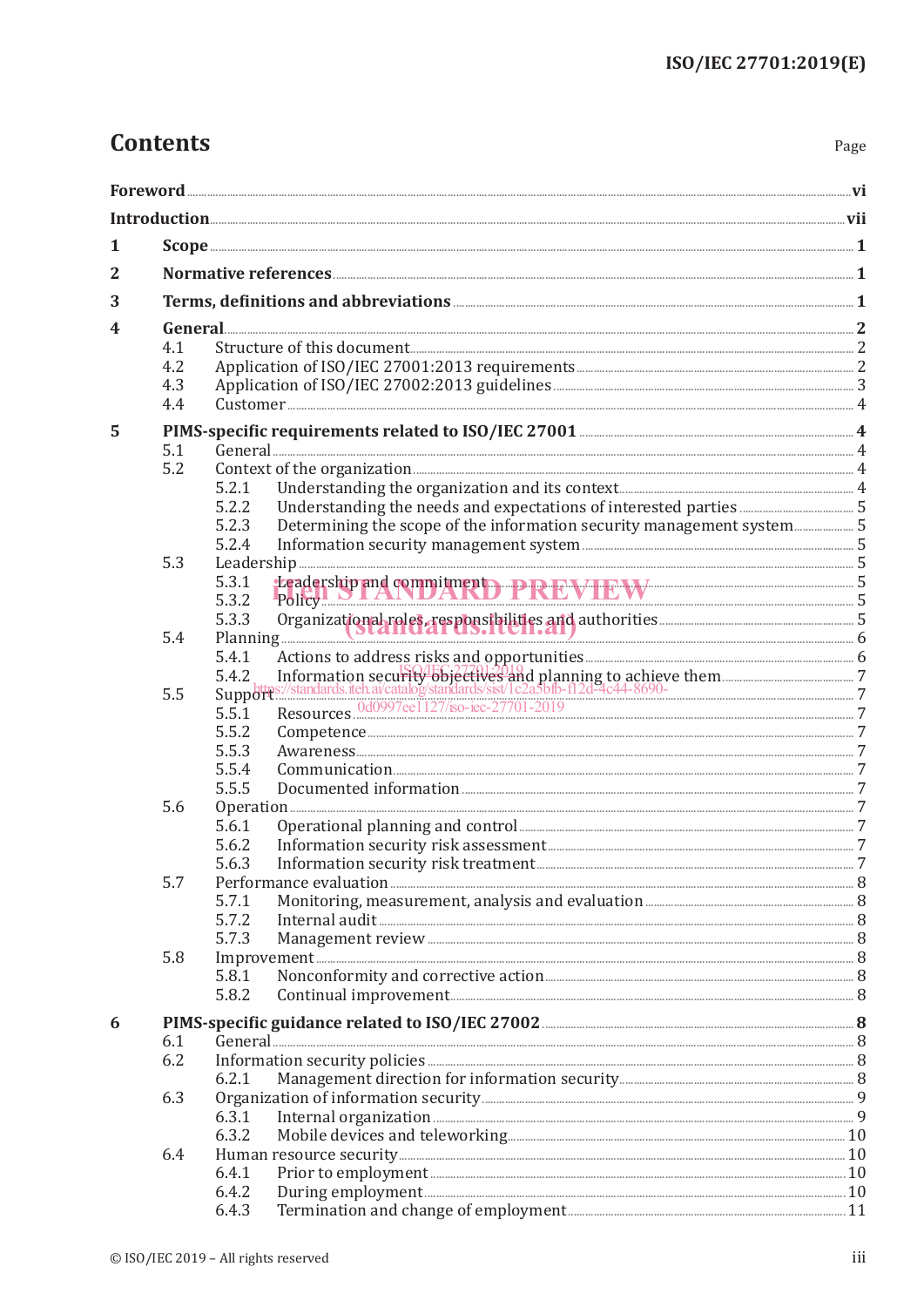| 6.5  |                                                                               |  |
|------|-------------------------------------------------------------------------------|--|
|      | 6.5.1                                                                         |  |
|      | 6.5.2                                                                         |  |
|      | 6.5.3                                                                         |  |
| 6.6  |                                                                               |  |
|      | 6.6.1                                                                         |  |
|      | 6.6.2                                                                         |  |
|      | 6.6.3                                                                         |  |
|      | 6.6.4                                                                         |  |
| 6.7  |                                                                               |  |
|      | 6.7.1                                                                         |  |
| 6.8  |                                                                               |  |
|      | 6.8.1                                                                         |  |
|      | 6.8.2                                                                         |  |
| 6.9  |                                                                               |  |
|      | 6.9.1                                                                         |  |
|      | 6.9.2                                                                         |  |
|      | 6.9.3                                                                         |  |
|      | 6.9.4                                                                         |  |
|      | 6.9.5                                                                         |  |
|      | 6.9.6                                                                         |  |
|      | 6.9.7                                                                         |  |
| 6.10 |                                                                               |  |
|      | 6.10.1                                                                        |  |
|      | Information transfer AMDARD PREVIEW 20<br>6.10.2                              |  |
| 6.11 |                                                                               |  |
|      | Security requirements of information systems 1.<br>6.11.1                     |  |
|      |                                                                               |  |
|      | 6.11.2                                                                        |  |
|      | 6.11.3                                                                        |  |
| 6.12 |                                                                               |  |
|      | 6.12.1                                                                        |  |
|      | 6.12.2                                                                        |  |
| 6.13 |                                                                               |  |
|      | 6.13.1                                                                        |  |
| 6.14 |                                                                               |  |
|      | 6.14.1                                                                        |  |
|      |                                                                               |  |
| 6.15 | Compliance 27                                                                 |  |
|      | 6.15.1                                                                        |  |
|      |                                                                               |  |
|      |                                                                               |  |
| 7.1  | Ceneral 29 29                                                                 |  |
| 7.2  |                                                                               |  |
|      | 7.2.1                                                                         |  |
|      | 7.2.2                                                                         |  |
|      | 7.2.3                                                                         |  |
|      | 7.2.4                                                                         |  |
|      | 7.2.5                                                                         |  |
|      | 7.2.6                                                                         |  |
|      | 7.2.7                                                                         |  |
|      | 7.2.8                                                                         |  |
| 7.3  | Obligations to PII principals 33                                              |  |
|      | 7.3.1                                                                         |  |
|      | Determining and fulfilling obligations to PII principals <b>Manufation</b> 33 |  |
|      | 7.3.2                                                                         |  |
|      | 7.3.3                                                                         |  |
|      | 7.3.4                                                                         |  |
|      | 7.3.5                                                                         |  |
|      | 7.3.6                                                                         |  |

 $\overline{7}$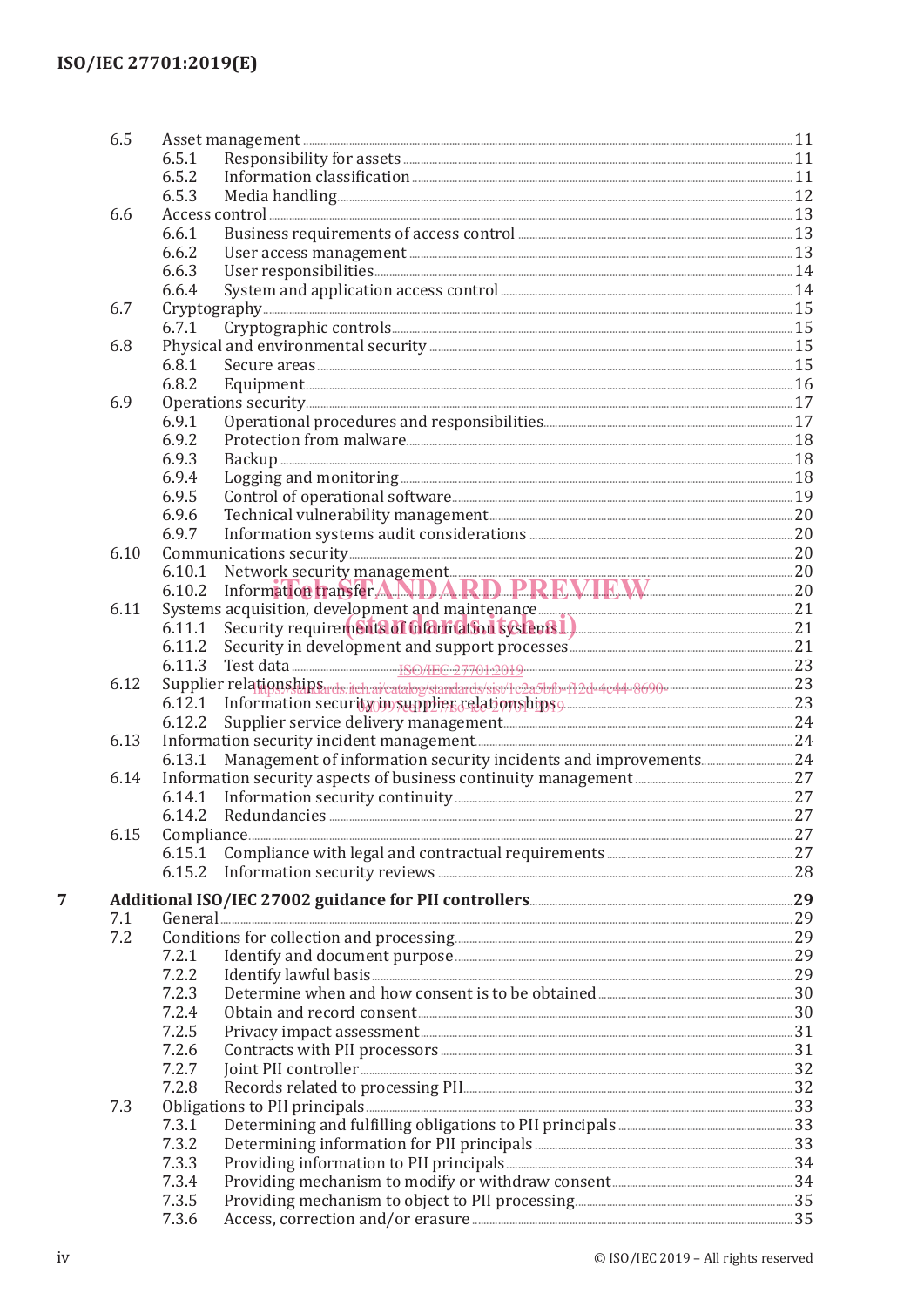|   |     | 7.3.7  |                                                                                                 |  |
|---|-----|--------|-------------------------------------------------------------------------------------------------|--|
|   |     | 7.3.8  |                                                                                                 |  |
|   |     | 7.3.9  |                                                                                                 |  |
|   |     | 7.3.10 |                                                                                                 |  |
|   | 7.4 |        |                                                                                                 |  |
|   |     | 7.4.1  |                                                                                                 |  |
|   |     | 7.4.2  |                                                                                                 |  |
|   |     | 7.4.3  |                                                                                                 |  |
|   |     | 7.4.4  |                                                                                                 |  |
|   |     | 7.4.5  |                                                                                                 |  |
|   |     | 7.4.6  |                                                                                                 |  |
|   |     | 7.4.7  |                                                                                                 |  |
|   |     | 7.4.8  |                                                                                                 |  |
|   |     | 7.4.9  |                                                                                                 |  |
|   | 7.5 |        |                                                                                                 |  |
|   |     | 7.5.1  |                                                                                                 |  |
|   |     | 7.5.2  | Countries and international organizations to which PII can be transferred  41                   |  |
|   |     | 7.5.3  |                                                                                                 |  |
|   |     | 7.5.4  |                                                                                                 |  |
| 8 |     |        |                                                                                                 |  |
|   | 8.1 |        |                                                                                                 |  |
|   | 8.2 |        |                                                                                                 |  |
|   |     | 8.2.1  |                                                                                                 |  |
|   |     | 8.2.2  | Organization's purposes REVIEW 343                                                              |  |
|   |     | 8.2.3  |                                                                                                 |  |
|   |     | 8.2.4  | Infringing instruction rels:iteh.ai) 33                                                         |  |
|   |     | 8.2.5  |                                                                                                 |  |
|   |     |        |                                                                                                 |  |
|   | 8.3 |        |                                                                                                 |  |
|   |     |        |                                                                                                 |  |
|   | 8.4 |        |                                                                                                 |  |
|   |     | 8.4.1  |                                                                                                 |  |
|   |     | 8.4.2  |                                                                                                 |  |
|   |     | 8.4.3  |                                                                                                 |  |
|   | 8.5 |        |                                                                                                 |  |
|   |     | 8.5.1  |                                                                                                 |  |
|   |     | 8.5.2  | 46 Countries and international organizations to which PII can be transferred  46                |  |
|   |     | 8.5.3  |                                                                                                 |  |
|   |     | 8.5.4  |                                                                                                 |  |
|   |     | 8.5.5  |                                                                                                 |  |
|   |     | 8.5.6  |                                                                                                 |  |
|   |     | 8.5.7  |                                                                                                 |  |
|   |     | 8.5.8  |                                                                                                 |  |
|   |     |        | Annex A (normative) PIMS-specific reference control objectives and controls (PII Controllers)49 |  |
|   |     |        | Annex B (normative) PIMS-specific reference control objectives and controls (PII Processors) 53 |  |
|   |     |        |                                                                                                 |  |
|   |     |        |                                                                                                 |  |
|   |     |        |                                                                                                 |  |
|   |     |        | Annex F (informative) How to apply ISO/IEC 27701 to ISO/IEC 27001 and ISO/IEC 2700264           |  |
|   |     |        |                                                                                                 |  |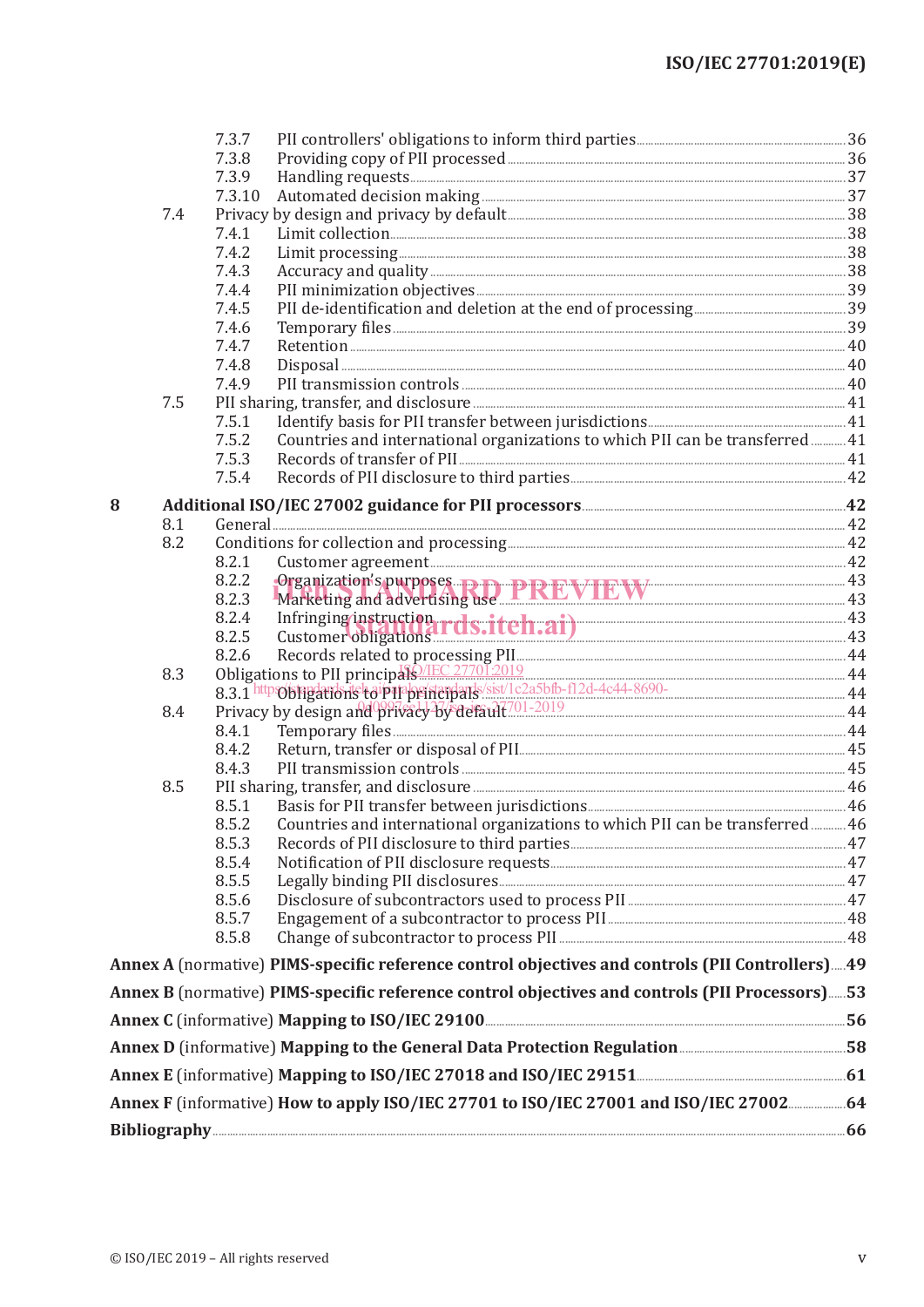# **Foreword**

ISO (the International Organization for Standardization) and IEC (the International Electrotechnical Commission) form the specialized system for worldwide standardization. National bodies that are members of ISO or IEC participate in the development of International Standards through technical committees established by the respective organization to deal with particular fields of technical activity. ISO and IEC technical committees collaborate in fields of mutual interest. Other international organizations, governmental and non-governmental, in liaison with ISO and IEC, also take part in the work.

The procedures used to develop this document and those intended for its further maintenance are described in the ISO/IEC Directives, Part 1. In particular, the different approval criteria needed for the different types of document should be noted. This document was drafted in accordance with the editorial rules of the ISO/IEC Directives, Part 2 (see www.iso.org/directives).

Attention is drawn to the possibility that some of the elements of this document may be the subject of patent rights. ISO and IEC shall not be held responsible for identifying any or all such patent rights. Details of any patent rights identified during the development of the document will be in the Introduction and/or on the ISO list of patent declarations received (see www.iso.org/patents) or the IEC list of patent declarations received (see http://patents.iec.ch).

Any trade name used in this document is information given for the convenience of users and does not constitute an endorsement.

For an explanation of the voluntary nature of standards, the meaning of ISO specific terms and<br>expressions related to conformity assessment, as well as information about ISO's adherence to the expressions related to conformity assessment, as well as information about ISO's adherence to the world Trade Organization (WTO) principles in the Technical Barriers to Trade (TBT) see www.iso .org/iso/foreword.html.

This document was prepared by Joint Technical Committee ISO/IEC JTC 1, *Information technology*, Subcommittee SC 27, *Security techniques*. https://standards.iteh.ai/catalog/standards/sist/1c2a5bfb-f12d-4c44-8690- 0d0997ee1127/iso-iec-27701-2019

Any feedback or questions on this document should be directed to the user's national standards body. A complete listing of these bodies can be found at www.iso.org/members.html.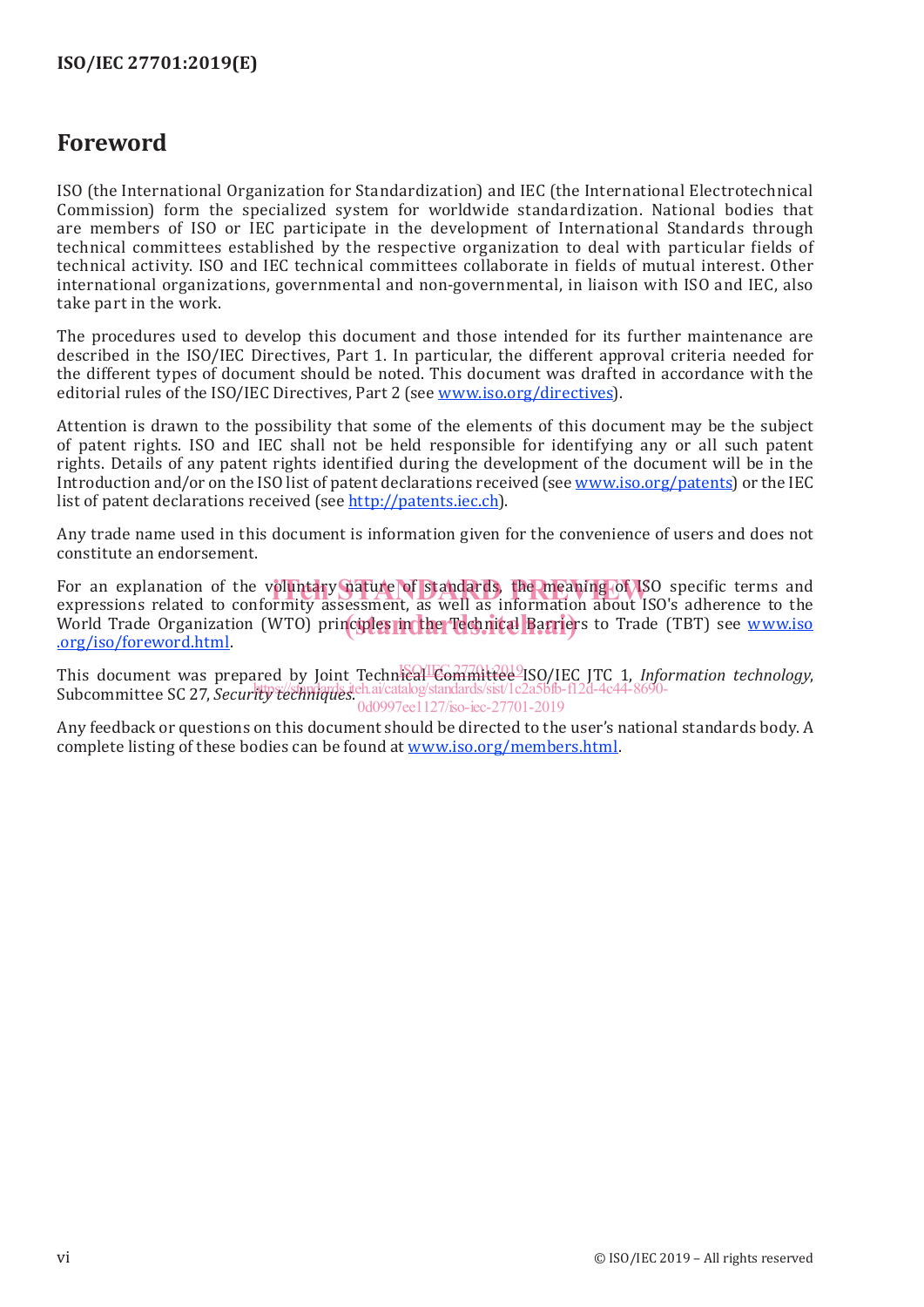# **Introduction**

# **0.1 General**

Almost every organization processes Personally Identifiable Information (PII). Further, the quantity and types of PII processed is increasing, as is the number of situations where an organization needs to cooperate with other organizations regarding the processing of PII. Protection of privacy in the context of the processing of PII is a societal need, as well as the topic of dedicated legislation and/or regulation all over the world.

The Information Security Management System (ISMS) defined in ISO/IEC 27001 is designed to permit the addition of sector specific requirements, without the need to develop a new Management System. ISO Management System standards, including the sector specific ones, are designed to be able to be implemented either separately or as a combined Management System.

Requirements and guidance for PII protection vary depending on the context of the organization, in particular where national legislation and/or regulation exist. ISO/IEC 27001 requires that this context be understood and taken into account. This document includes mapping to:

- the privacy framework and principles defined in ISO/IEC 29100;
- ISO/IEC 27018;
- ISO/IEC 29151; and
- $-$  the EU General Data Protection Regulation. RD PREVIEW

However, these can need to be in<mark>terpreted to take into account</mark> local legislation and/or regulation.

This document can be used by PII controllers (including those that are joint PII controllers) and PII processors (including those using subcontracted PII processors and those processing PII as subcontractors to PII processors).<br>subcontractors to PII processors). 0d0997ee1127/iso-iec-27701-2019

An organization complying with the requirements in this document will generate documentary evidence of how it handles the processing of PII. Such evidence can be used to facilitate agreements with business partners where the processing of PII is mutually relevant. This can also assist in relationships with other stakeholders. The use of this document in conjunction with ISO/IEC 27001 can, if desired, provide independent verification of this evidence.

This document was initially developed as ISO/IEC 27552.

#### **0.2 Compatibility with other management system standards**

This document applies the framework developed by ISO to improve alignment among its Management System Standards.

This document enables an organization to align or integrate its PIMS with the requirements of other Management System standards.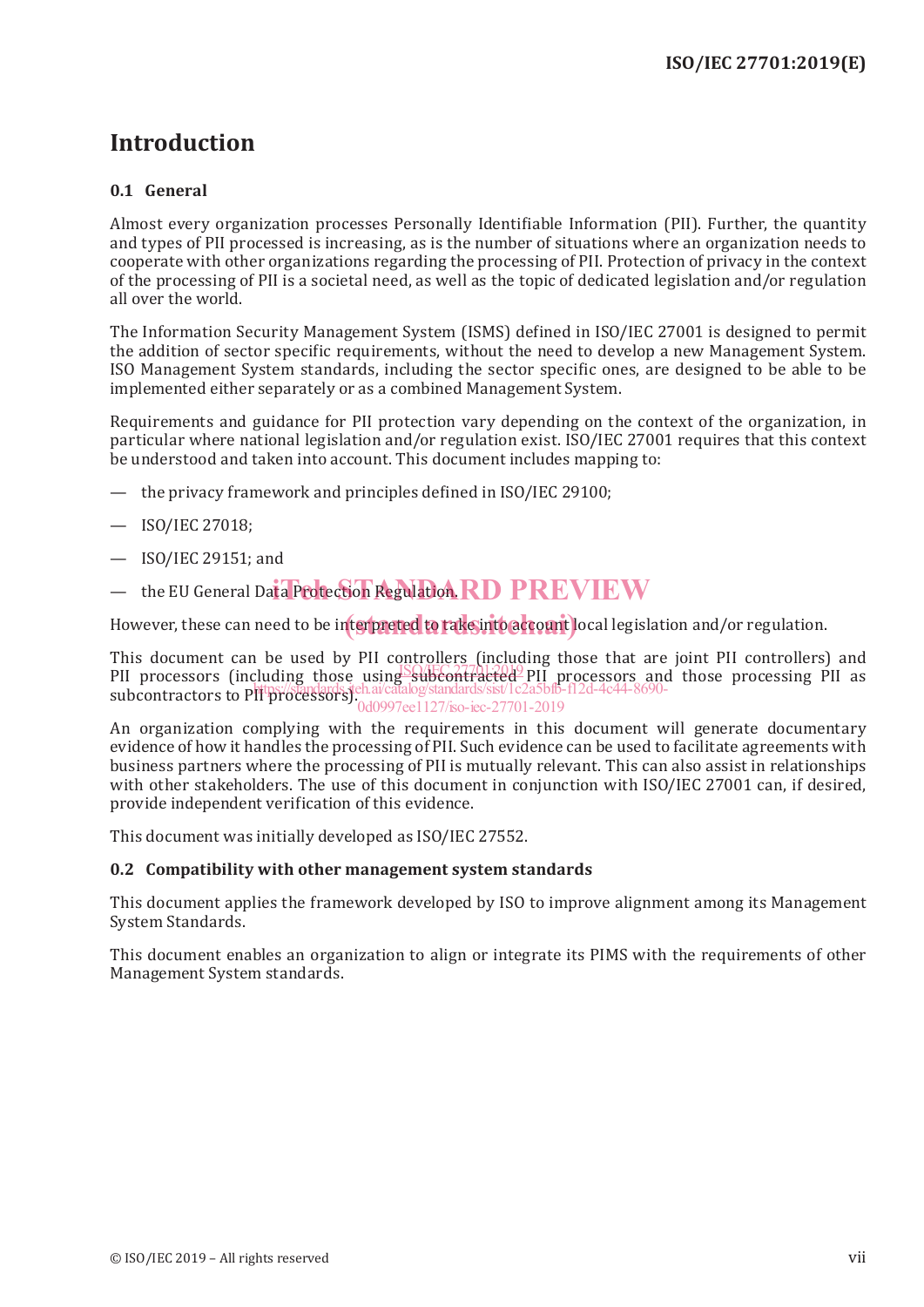# iTeh STANDARD PREVIEW (standards.iteh.ai)

ISO/IEC 27701:2019 https://standards.iteh.ai/catalog/standards/sist/1c2a5bfb-f12d-4c44-8690- 0d0997ee1127/iso-iec-27701-2019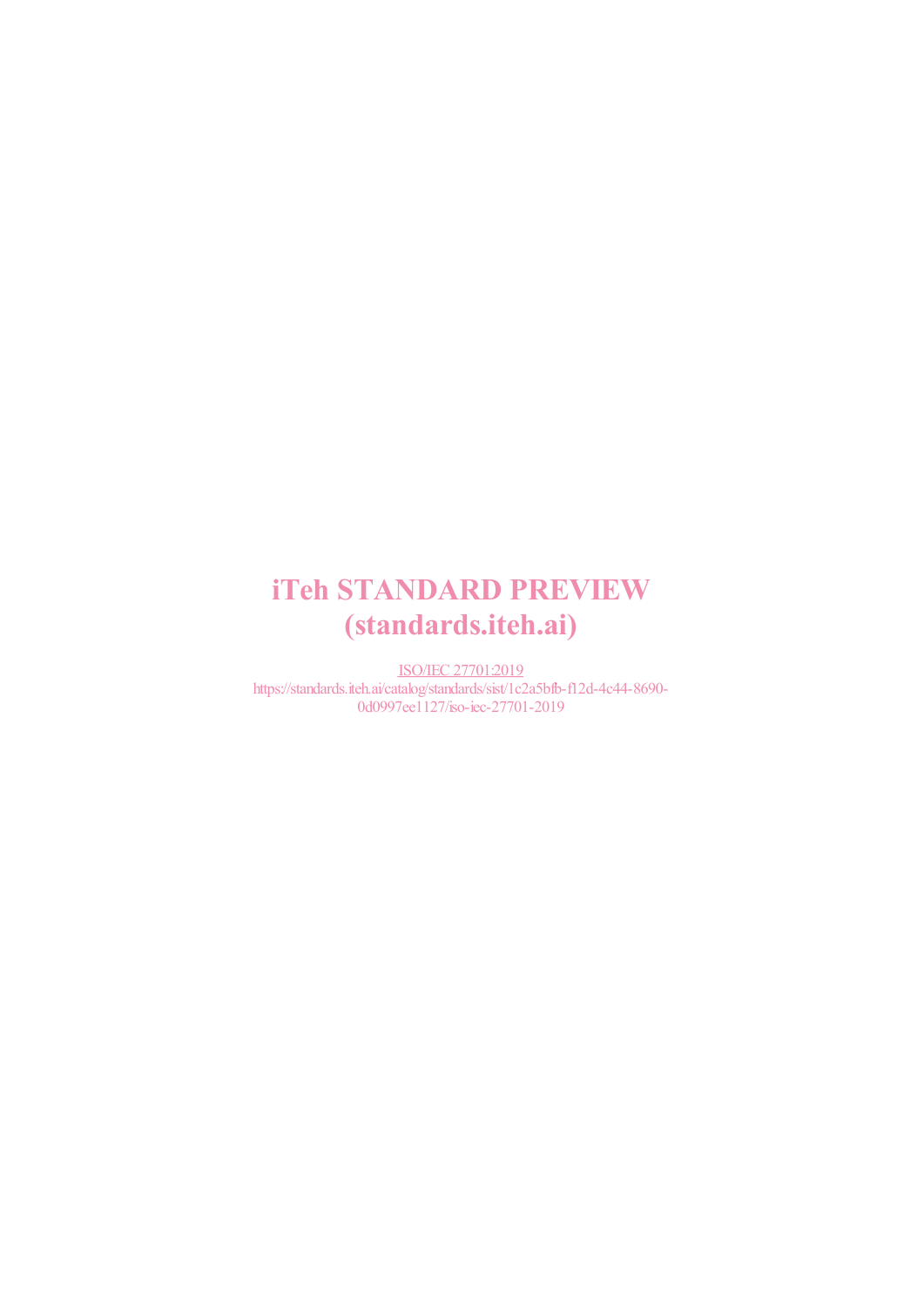# **Security techniques — Extension to ISO/IEC 27001 and ISO/IEC 27002 for privacy information management — Requirements and guidelines**

# **1 Scope**

This document specifies requirements and provides guidance for establishing, implementing, maintaining and continually improving a Privacy Information Management System (PIMS) in the form of an extension to ISO/IEC 27001 and ISO/IEC 27002 for privacy management within the context of the organization.

This document specifies PIMS-related requirements and provides guidance for PII controllers and PII processors holding responsibility and accountability for PII processing.

This document is applicable to all types and sizes of organizations, including public and private companies, government entities and not-for-profit organizations, which are PII controllers and/or PII processors processing PII within an ISMS.

# 2 Normative references **STANDARD PREVIEW**

The following documents are referred to in the text in such a way that some or all of their content The following documents are referred to in the text in such a way that some or all of their content constitutes requirements of this document. For dated references, only the edition cited applies. For undated references, the latest edition of the referenced document (including any amendments) applies. ISO/IEC 27701:2019

ISO/IEC 27000, Inf<u>ormation technology <sub>log</sub> tSecurity techniques +</u> Anformation security management *systems — Overview and vocabulary* 0d0997ee1127/iso-iec-27701-2019

ISO/IEC 27001:2013, *Information technology — Security techniques — Information security management systems — Requirements*

ISO/IEC 27002:2013, *Information technology — Security techniques — Code of practice for information security controls*

ISO/IEC 29100, *Information technology — Security techniques — Privacy framework*

# **3 Terms, definitions and abbreviations**

For the purposes of this document, the terms and definitions given in ISO/IEC 27000 and ISO/IEC 29100 and the following apply.

ISO and IEC maintain terminological databases for use in standardization at the following addresses:

- ISO Online browsing platform: available at https://www.iso.org/obp
- IEC Electropedia: available at http://www.electropedia.org/

## **3.1**

## **joint PII controller**

PII controller that determine the purposes and means of the processing of PII jointly with one or more other PII controllers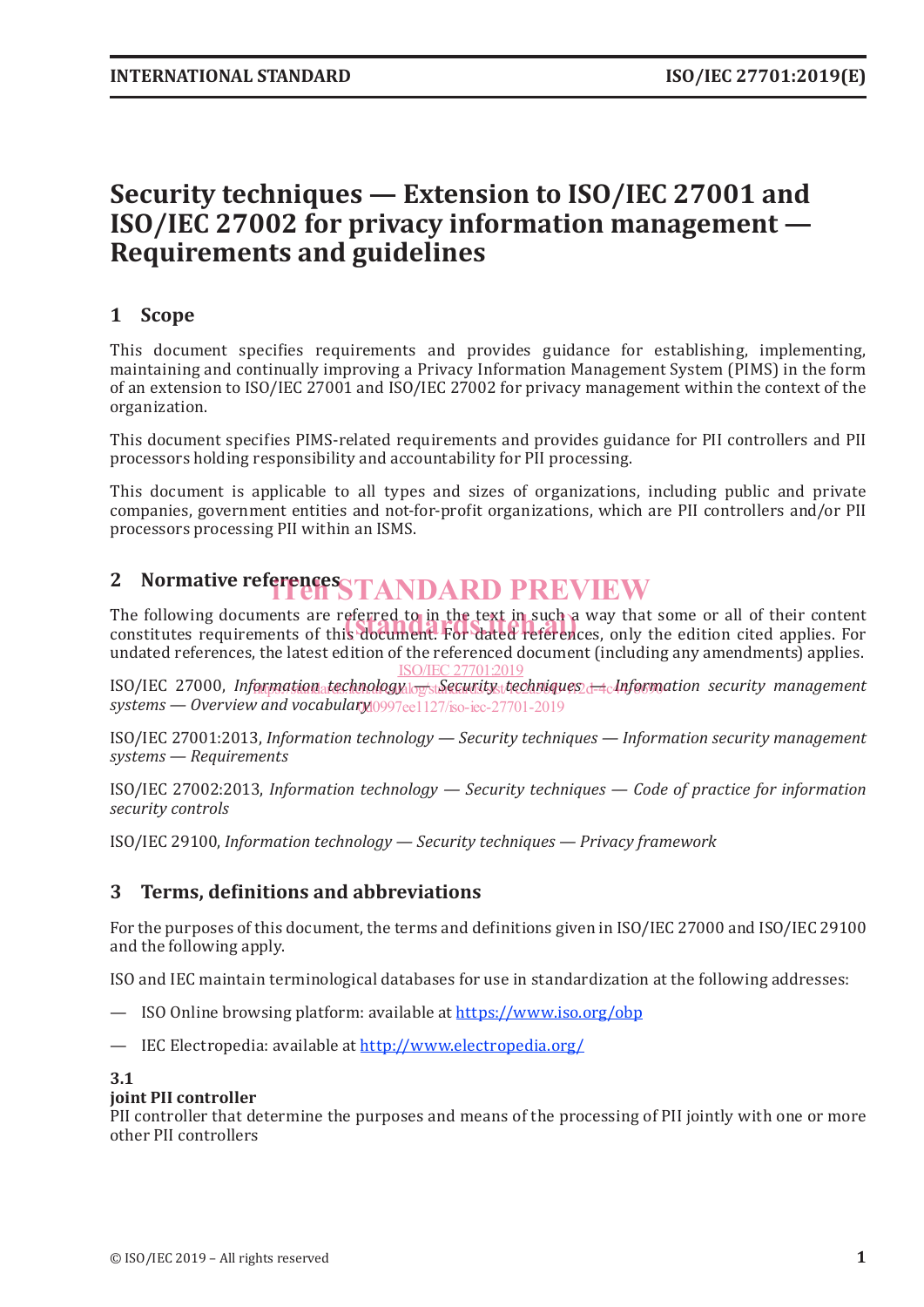#### **3.2 privacy information management system**

**PIMS**

information security management system which addresses the protection of privacy as potentially affected by the processing of PII

# **4 General**

# **4.1 Structure of this document**

This is a sector-specific document related to ISO/IEC 27001:2013 and to ISO/IEC 27002:2013.

This document focuses on PIMS-specific requirements. Compliance with this document is based on adherence to these requirements and with the requirements in ISO/IEC 27001:2013. This document extends the requirements of ISO/IEC 27001:2013 to take into account the protection of privacy of PII principals as potentially affected by the processing of PII, in addition to information security. For a better understanding, implementation guidance and other information regarding the requirements is included.

Clause 5 gives PIMS-specific requirements and other information regarding the information security requirements in ISO/IEC 27001 appropriate to an organization acting as either a PII controller or a PII processor.

NOTE 1 For completeness, Clause 5 contains a subclause for each of the clauses containing requirements in NOTE I For completeness, <u>Glause 5</u> contains a subclause for each of the clauses containing require<br>ISO/IEC 27001:2013, even in cases where there are no PIMS-specific requirements or other information.

Clause 6 gives PIMS-specific guidance sind lother information regarding the information security controls in ISO/IEC 27002 and PIMS-specific guidance for an organization acting as either a PII controller or a PII processor. ISO/IEC 27701:2019

NOTE 2 For completeness, *Clause 6* contained for each of the clause for each of the clauses containing objectives or controls in ISO/IEC 27002:2013, even in cases where there is no PIMS-specific guidance or other information.

Clause 7 gives additional ISO/IEC 27002 guidance for PII controllers, and Clause 8 gives additional ISO/IEC 27002 guidance for PII processors.

Annex A lists the PIMS-specific control objectives and controls for an organization acting as a PII controller, (whether it employs a PII processor or not, and whether acting jointly with another PII controller or not).

Annex B lists the PIMS-specific control objectives and controls for an organization acting as a PII processor (whether it subcontracts the processing of PII to a separate PII processor or not, and including those processing PII as subcontractors to PII processors).

Annex C contains a mapping to ISO/IEC 29100.

Annex D contains a mapping of the controls in this document to the European Union General Data Protection Regulation.

Annex E contains a mapping to ISO/IEC 27018 and ISO/IEC 29151.

Annex F explains how ISO IEC 27001 and ISO/IEC 27002 are extended to the protection of privacy when processing PII.

## **4.2 Application of ISO/IEC 27001:2013 requirements**

Table 1 gives the location of PIMS-specific requirements in this document in relation to ISO/IEC 27001.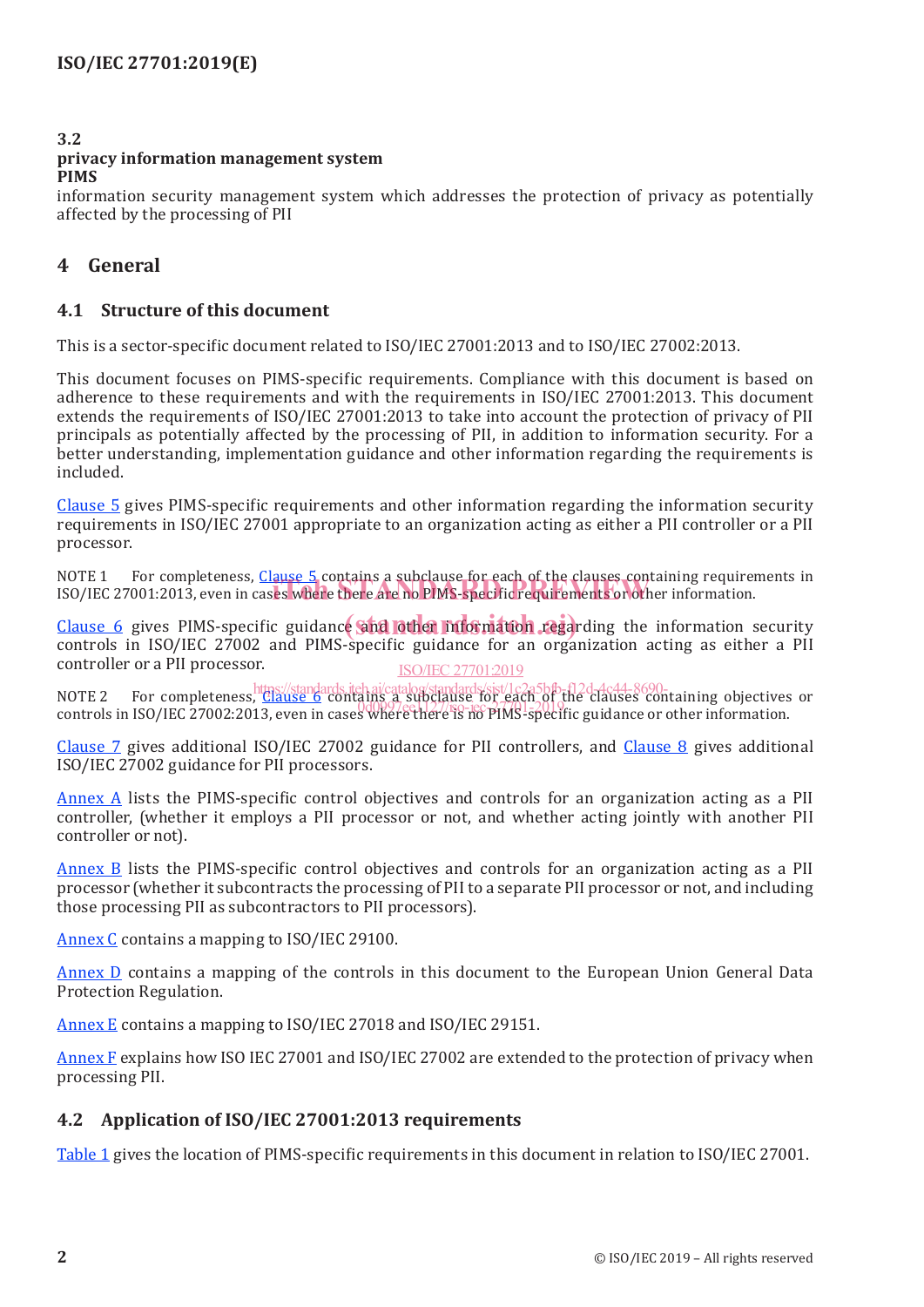| Clause in<br>ISO/IEC 27001:2013 | <b>Title</b>                | Subclause in<br>this document | <b>Remarks</b>                |
|---------------------------------|-----------------------------|-------------------------------|-------------------------------|
| 4                               | Context of the organization | 5.2                           | Additional requirements       |
| 5                               | Leadership                  | 5.3                           | No PIMS-specific requirements |
| 6                               | Planning                    | 5.4                           | Additional requirements       |
| 7                               | Support                     | 5.5                           | No PIMS-specific requirements |
| 8                               | Operation                   | 5.6                           | No PIMS-specific requirements |
| 9                               | Performance evaluation      | 5.7                           | No PIMS-specific requirements |
| 10                              | Improvement                 | 5.8                           | No PIMS-specific requirements |

#### **Table 1 — Location of PIMS-specific requirements and other information for implementing controls in ISO/IEC 27001:2013**

NOTE The extended interpretation of "information security" according to 5.1 always applies even when there are no PIMS-specific requirements.

# **4.3 Application of ISO/IEC 27002:2013 guidelines**

Table 2 gives the location of PIMS-specific guidance in this document in relation to ISO/IEC 27002.

#### **Table 2 — Location of PIMS-specific guidance and other information for implementing controls in ISO/IEC 27002:2013**

| <b>Clause in</b>       | <b>Title</b>                                                          | Subclause in  | <b>Remarks</b>            |
|------------------------|-----------------------------------------------------------------------|---------------|---------------------------|
| ISO/IEC 27002:2013     |                                                                       | this document |                           |
| 5                      | Information security policies                                         | 62            | Additional guidance       |
| 6                      | Organization of information<br>security                               | 6.3<br>2019   | Additional guidance       |
| nuos<br>$\overline{7}$ | Human resource security                                               | 6.4           | Additional guidance       |
| 8                      | Asset management                                                      | 6.5           | Additional guidance       |
| 9                      | Access control                                                        | 6.6           | Additional guidance       |
| 10                     | Cryptography                                                          | 6.7           | Additional guidance       |
| 11                     | Physical and environmental<br>security                                | 6.8           | Additional guidance       |
| 12                     | Operations security                                                   | 6.9           | Additional guidance       |
| 13                     | Communications security                                               | 6.10          | Additional guidance       |
| 14                     | System acquisition,<br>development and<br>maintenance                 | 6.11          | Additional guidance       |
| 15                     | Supplier relationships                                                | 6.12          | Additional guidance       |
| 16                     | Information security incident<br>management                           | 6.13          | Additional guidance       |
| 17                     | Information security aspects<br>of business continuity<br>management. | 6.14          | No PIMS-specific guidance |
| 18                     | Compliance                                                            | 6.15          | Additional guidance       |

NOTE The extended interpretation of "information security" according to  $6.1$  always applies even when there is no PIMS-specific guidance.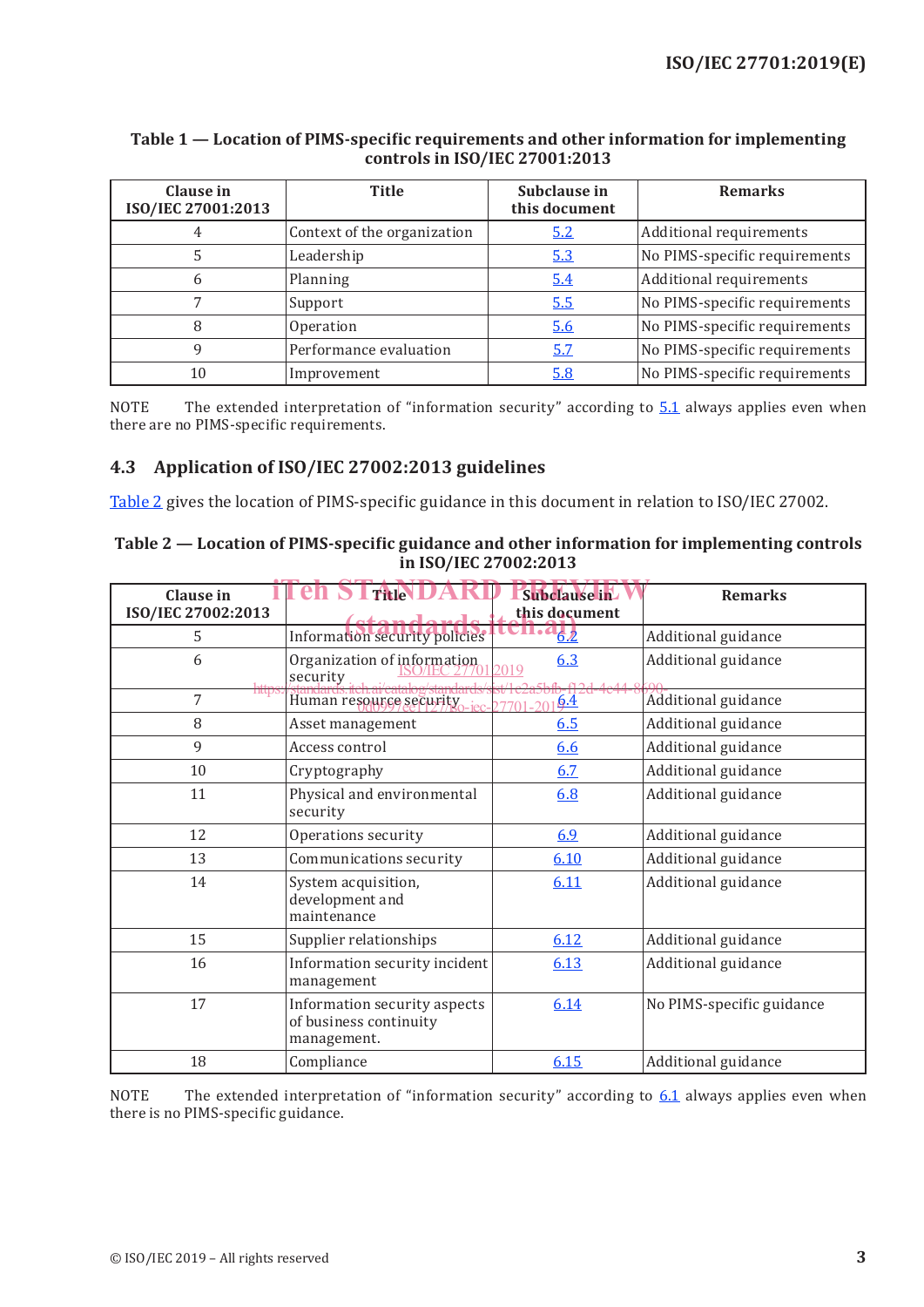# **4.4 Customer**

Depending on the role of the organization (see 5.2.1), "customer" can be understood as either:

a) an organization who has a contract with a PII controller (e.g. the customer of the PII controller);

NOTE 1 This can be the case of an organization which is a joint controller.

NOTE 2 An individual person in a business to consumer relationship with an organization is referred to as a "PII principal" in this document.

- b) a PII controller who has a contract with a PII processor (e.g. the customer of the PII processor); or
- c) a PII processor who has a contract with a subcontractor for PII processing (e.g. the customer of the subcontracted PII sub-processor).

NOTE 3 Where "customer" is referred to in Clause 6, the related provisions can be applicable in contexts a), b), or c).

NOTE 4 Where "customer" is referred to in Clause 7 and Annex A, the relation provisions are applicable in context a).

NOTE 5 Where "customer" is referred to in Clause 8 and  $\Delta$ Annex B, the relation provisions can be applicable in contexts b) and/or c).

# **5 PIMS-specific requirements related to ISO/IEC 27001** iTeh STANDARD PREVIEW

## **5.1 General**

# (standards.iteh.ai)

The requirements of ISO/IEC 27001:2013 mentioning "information security" shall be extended to the protection of privacy as potentially affected by the processing of PII.

NOTE In practice, where "information security" is used in ISO/IEC027001:2013, "information security and https://standards.iteh.ai/catalog/standards/sist/1c2a5bfb-f12d-4c44-8690-

privacy" applies instead (see Annex F).

# **5.2 Context of the organization**

## **5.2.1 Understanding the organization and its context**

#### **A requirement additional to ISO/IEC 27001:2013, 4.1 is:**

The organization shall determine its role as a PII controller (including as a joint PII controller) and/or a PII processor.

The organization shall determine external and internal factors that are relevant to its context and that affect its ability to achieve the intended outcome(s) of its PIMS. For example, these can include:

- applicable privacy legislation;
- applicable regulations;
- applicable judicial decisions:
- applicable organizational context, governance, policies and procedures;
- applicable administrative decisions;
- applicable contractual requirements.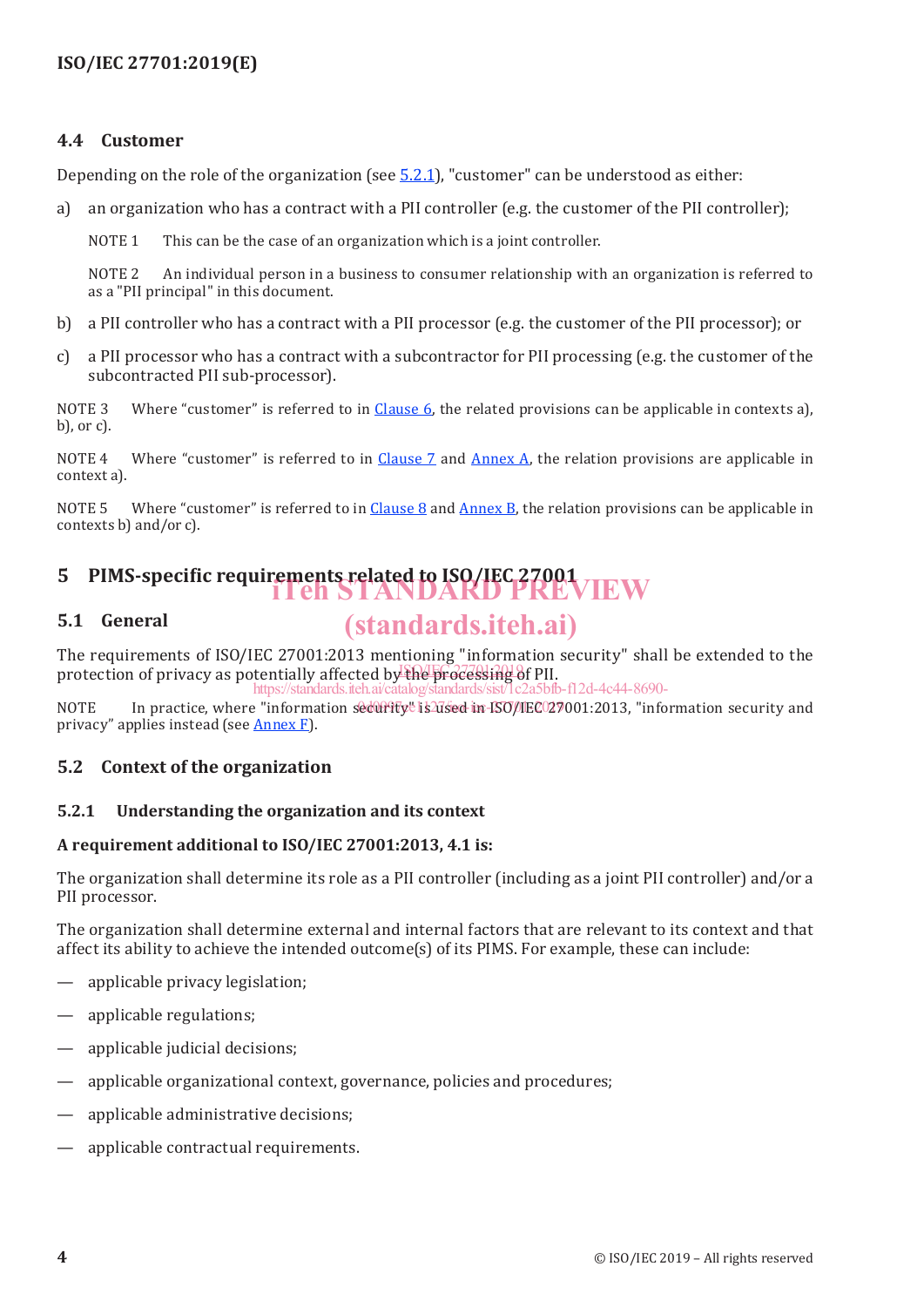Where the organization acts in both roles (e.g. a PII controller and a PII processor), separate roles shall be determined, each of which is the subject of a separate set of controls.

NOTE The role of the organization can be different for each instance of the processing of PII, since it depends on who determines the purposes and means of the processing.

#### **5.2.2 Understanding the needs and expectations of interested parties**

#### **A requirement additional to ISO/IEC 27001:2013, 4.2 is:**

The organization shall include among its interested parties (see ISO/IEC 27001:2013, 4.2), those parties having interests or responsibilities associated with the processing of PII, including the PII principals.

NOTE 1 Other interested parties can include customers (see  $4.4$ ), supervisory authorities, other PII controllers, PII processors and their subcontractors.

NOTE 2 Requirements relevant to the processing of PII can be determined by legal and regulatory requirements, by contractual obligations and by self-imposed organizational objectives. The privacy principles set out in ISO/IEC 29100 provide guidance concerning the processing of PII.

NOTE 3 As an element to demonstrate compliance to the organization's obligations, some interested parties can expect that the organization be in conformity with specific standards, such as the Management System specified in this document, and/or any relevant set of specifications. These parties can call for independently audited compliance to these standards.

# **5.2.3** Determining the scope of the information security management system

#### **A requirement additional to ISO/IEC 27001:2013, 4.3 is:** standards.iteh.ai)

When determining the scope of the PIMS, the organization shall include the processing of PII.

ISO/IEC 27701:2019<br>NOTE The determination of the scope of the prins can require revising the scope of the information security https://standard.ite/interpretation.com/interpretation/interpretation/interpretation/interpretation/interpreta<br>management system, because of the extended interpretation of "information security" according to 5.1. 0d0997ee1127/iso-iec-27701-2019

#### **5.2.4 Information security management system**

#### **A requirement additional to ISO/IEC 27001:2013, 4.4 is:**

The organization shall establish, implement, maintain and continually improve a PIMS in accordance with the requirements of ISO/IEC 27001:2013 Clauses 4 to 10, extended by the requirements in Clause 5.

## **5.3 Leadership**

#### **5.3.1 Leadership and commitment**

The requirements stated in ISO/IEC 27001:2013, 5.1 along with the interpretation specified in 5.1, apply.

# **5.3.2 Policy**

The requirements stated in ISO/IEC 27001:2013, 5.2 along with the interpretation specified in 5.1, apply.

#### **5.3.3 Organizational roles, responsibilities and authorities**

The requirements stated in ISO/IEC 27001:2013, 5.3 along with the interpretation specified in 5.1, apply.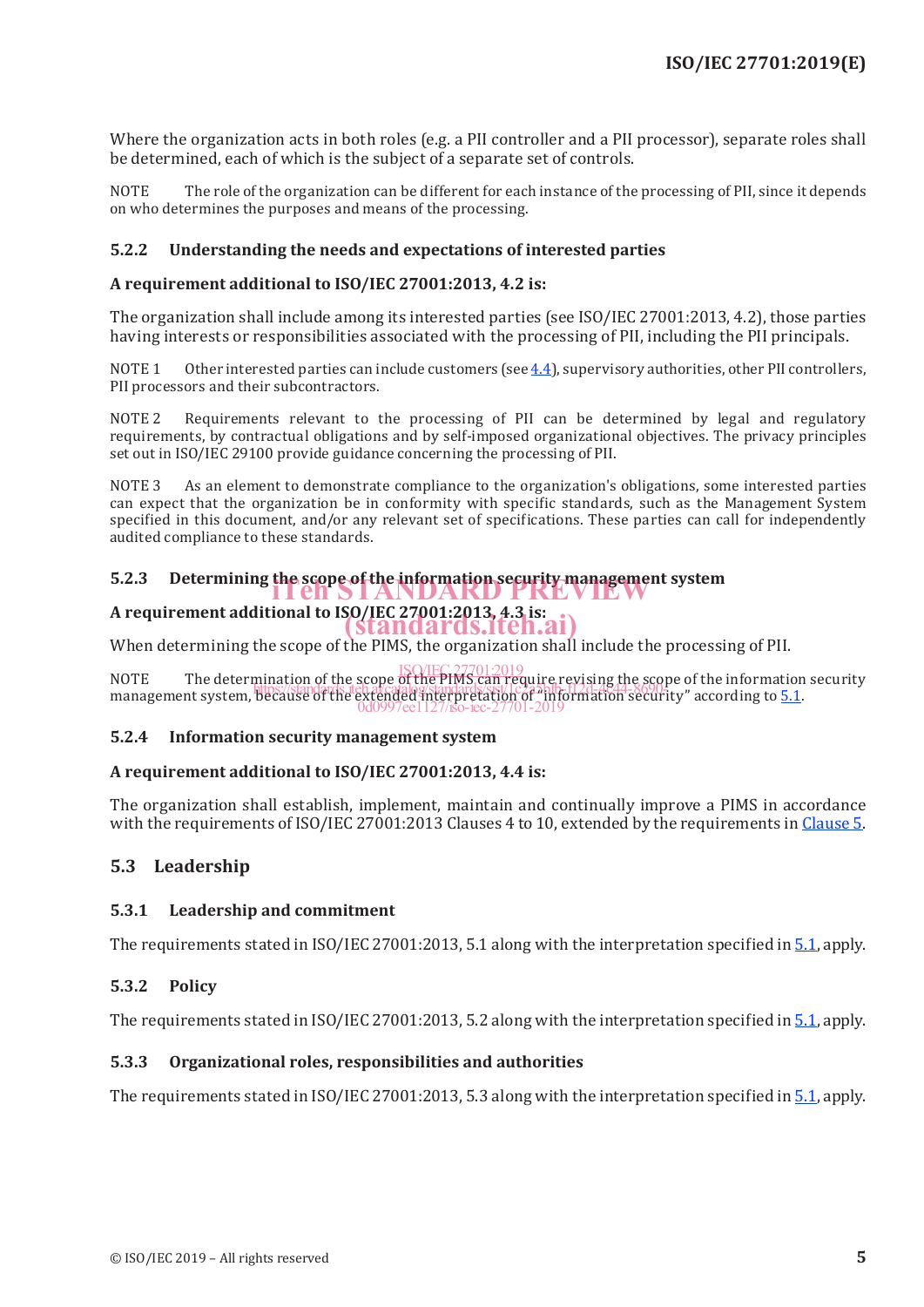# **5.4 Planning**

# **5.4.1 Actions to address risks and opportunities**

# **5.4.1.1 General**

The requirements stated in ISO/IEC 27001:2013, 6.1.1 along with the interpretation specified in 5.1, apply.

### **5.4.1.2 Information security risk assessment**

The requirements stated in ISO/IEC 27001:2013, 6.1.2 apply with the following refinements:

## **ISO/IEC 27001:2013, 6.1.2 c) 1) is refined as follows:**

The organization shall apply the information security risk assessment process to identify risks associated with the loss of confidentiality, integrity and availability, within the scope of the PIMS.

The organization shall apply privacy risk assessment process to identify risks related to the processing of PII, within the scope of the PIMS.

The organization shall ensure throughout the risk assessment processes that the relationship between information security and PII protection is appropriately managed.

NOTE The organization can either apply an integrated information security and privacy risk assessment process or two separate ones for information security and the risks related to the processing of PII.<br>ISO (IEC 27001-2012, 6.1.2.d) 1) is notinged as follows.

# **ISO/IEC 27001:2013, 6.1.2 d) 1) is refined as follows:**

The organization shall assess the potential consequences for both the organization and PII principals that would result if the risks identified in ISO/IEC 27001:2013, 6.1.2 c) as refined above, were to the materialize materialize. andards.iteh.ai<sup>)</sup>

https://standards.iteh.ai/catalog/standards/sist/1c2a5bfb-f12d-4c44-8690-

0d0997ee1127/iso-iec-27701-2019

#### **5.4.1.3 Information security risk treatment**

The requirements stated in ISO/IEC 27001:2013, 6.1.3 apply with the following additions:

## **ISO/IEC 27001:2013, 6.1.3 c) is refined as follows:**

The controls determined in ISO/IEC 27001:2013 6.1.3 b) shall be compared with the controls in Annex A and/or Annex B and ISO/IEC 27001:2013, Annex A to verify that no necessary controls have been omitted.

When assessing the applicability of control objectives and controls from ISO/IEC 27001:2013 Annex A for the treatment of risks, the control objectives and controls shall be considered in the context of both risks to information security as well as risks related to the processing of PII, including risks to PII principals.

## **ISO/IEC 27001:2013, 6.1.3 d) is refined as follows:**

Produce a Statement of Applicability that contains:

- the necessary controls [see ISO/IEC 27001:2013, 6.1.3 b) and c]];
- justification for their inclusion;
- whether the necessary controls are implemented or not; and
- the justification for excluding any of the controls in Annex A and/or Annex B and ISO/IEC 27001:2013, Annex A according to the organization's determination of its role (see 5.2.1).

Not all the control objectives and controls listed in the annexes need to be included in a PIMS implementation. Justification for exclusion can include where the controls are not deemed necessary